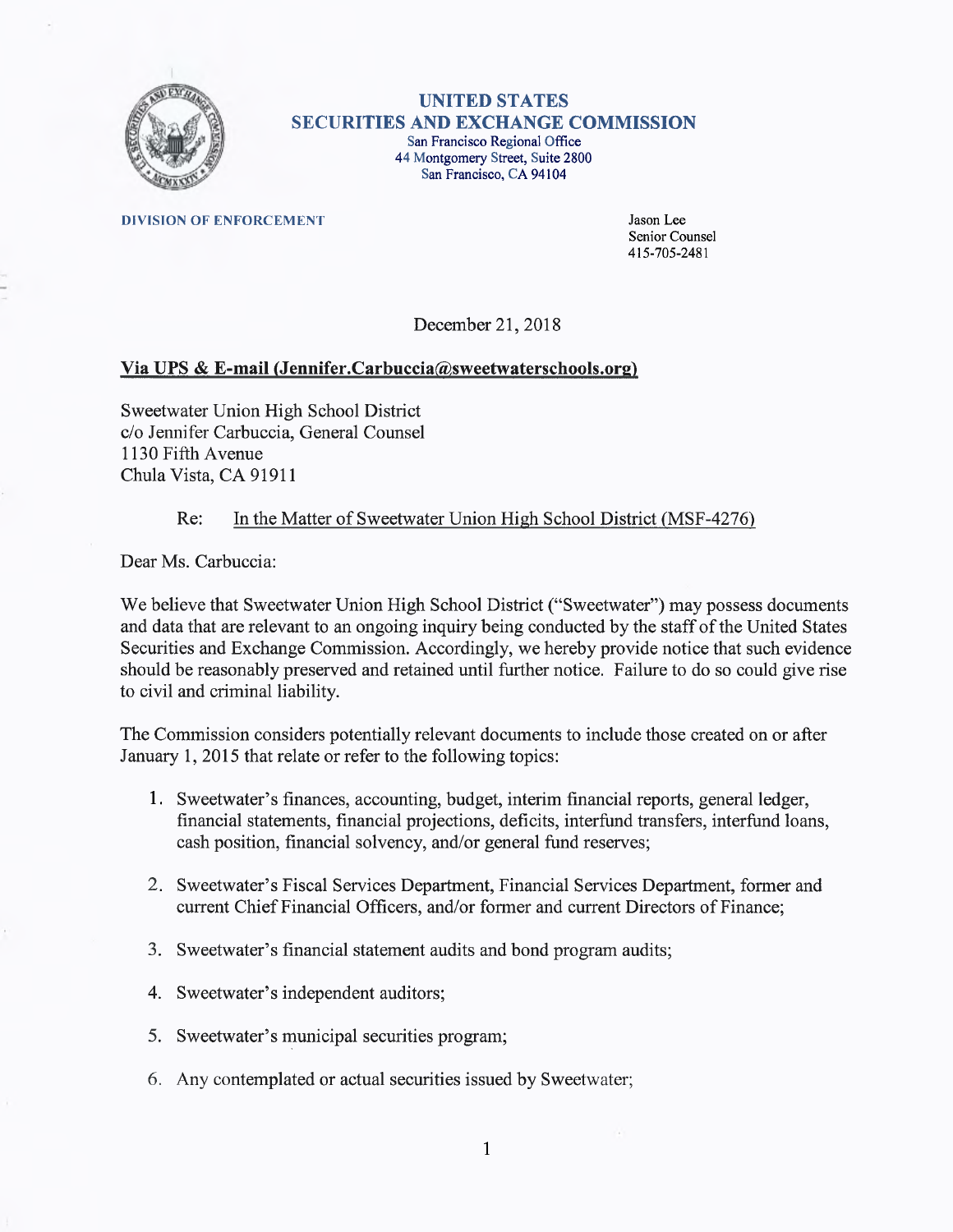- 7. Any credit ratings agency, including without limitation, Fitch Ratings, Inc., Moody's Investors Service, and S&P Global Ratings;
- 8. All communications with, documents provided to, and documents received from the San Diego County Office of Education;
- 9. Any allegations of impropriety, fraud, mismanagement, and/or unlawful conduct related to Sweetwater's finances, budget, and/or accounting; and
- 10. Any allegations of impropriety, fraud, mismanagement, and/or unlawful conduct related to Sweetwater's municipal securities program.

Such documents include both "hard copy" versions and electronically-stored information in your possession, custody or control, including text files, data compilations, word processing documents, spreadsheets, e-mail, voicemail, data bases, calendars and scheduling information, logs, file fragments and backup files, letters, instant messages, memoranda, notes, drawings, designs, correspondence or communication of any kind. Evidence that is stored electronically maybe maintained on shared network files, computer hard drives, servers, DVDs, CD-ROMs, flash drives, thumb drives, laptops, digital recorders, netbooks, PDAs, smartphones, or other handheld devices.

In this letter, I refer to such documents and data as "Evidence." You have a duty to reasonably preserve and retain such Evidence.

This duty includes an obligation to provide notice to all employees or custodians who maybe in possession of Evidence. This duty also extends to the preservation and retention of Evidence in the possession or custody of third-parties, such as an internet service provider or a cloud computing provider, if such Evidence is within your control.

You may need to act affirmatively to prevent the destruction of Evidence. This duty may necessitate quarantining certain Evidence to avoid its destruction or alteration. You should consider whether you need to discontinue the routine destruction of Evidence, including discontinuing the recycling of backup tapes or other storage media, and the deletion of emails, "trash," "recycling," "drafts," "sent," or "archived" folders. You should avoid running or installing any drive cleaning, wiping, encrypting, or defragmenting software on hard disks of computers that may contain Evidence.

You should consider preserving any forensically recoverable data by having mirror image copies made of the Evidence. Having said that, any attempt to replicate electronic data without adhering to best practices for data replication could compromise the integrity or contents of such data. Simply making "hard copies" of such Evidence or transforming it to other formats (such as TIFF, or PDF documents) does not constitute preservation of such Evidence. We are prepared to discuss with you proper protocols for replication before you attempt to copy Evidence. The Commission maybe able to retain and supervise computer forensic resources to properly and non-invasively create back-up images of Evidence.

In addition to preserving the Evidence described above, we further request that you take no action to delete or otherwise compromise any content existing on social networking websites